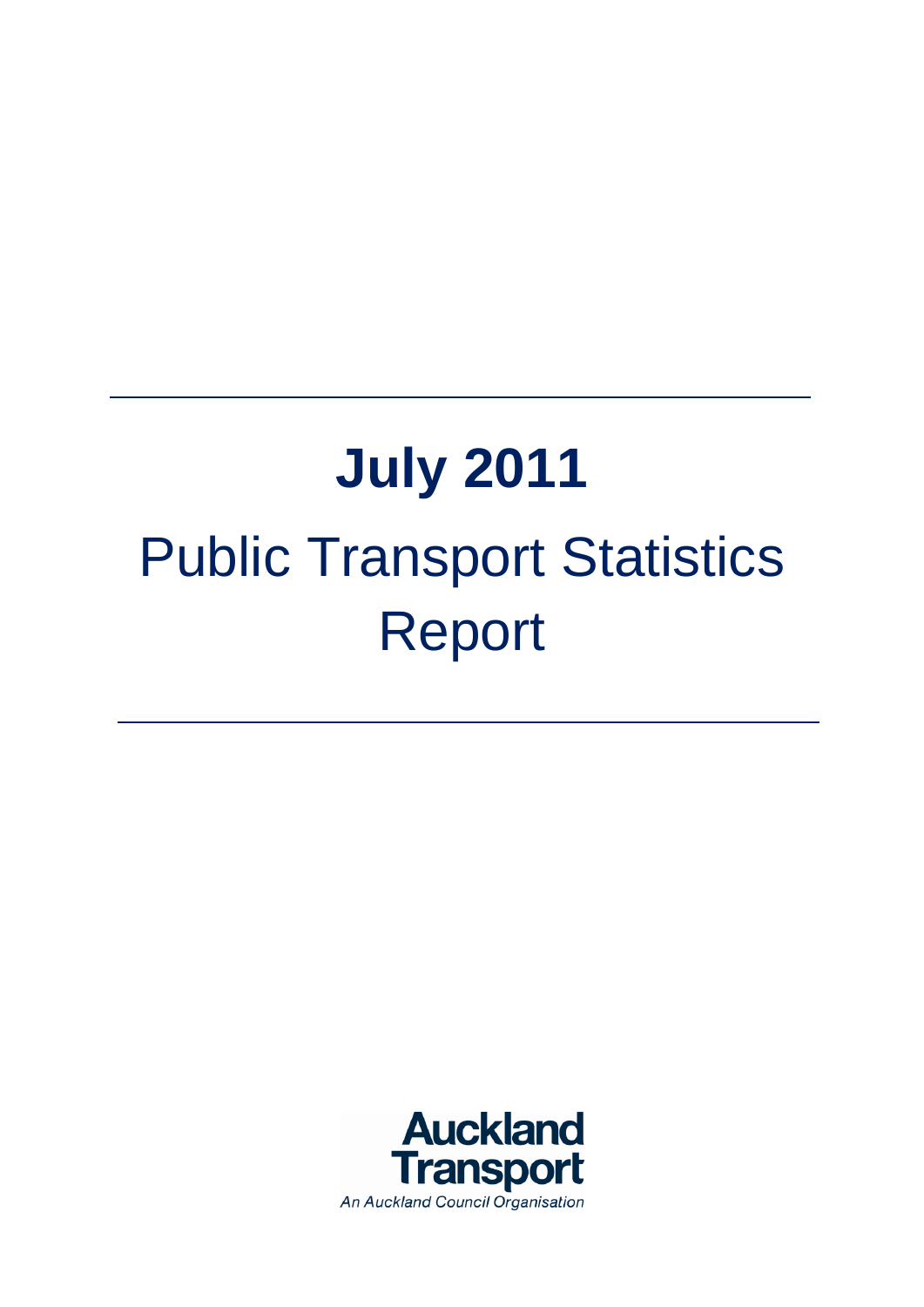

## **TABLE OF CONTENTS**

| $\overline{4}$ |                                                                |  |
|----------------|----------------------------------------------------------------|--|
|                | 5. REGISTERED SERVICE NOTIFICATIONS UNDER THE PUBLIC TRANSPORT |  |
| 6.             |                                                                |  |
|                |                                                                |  |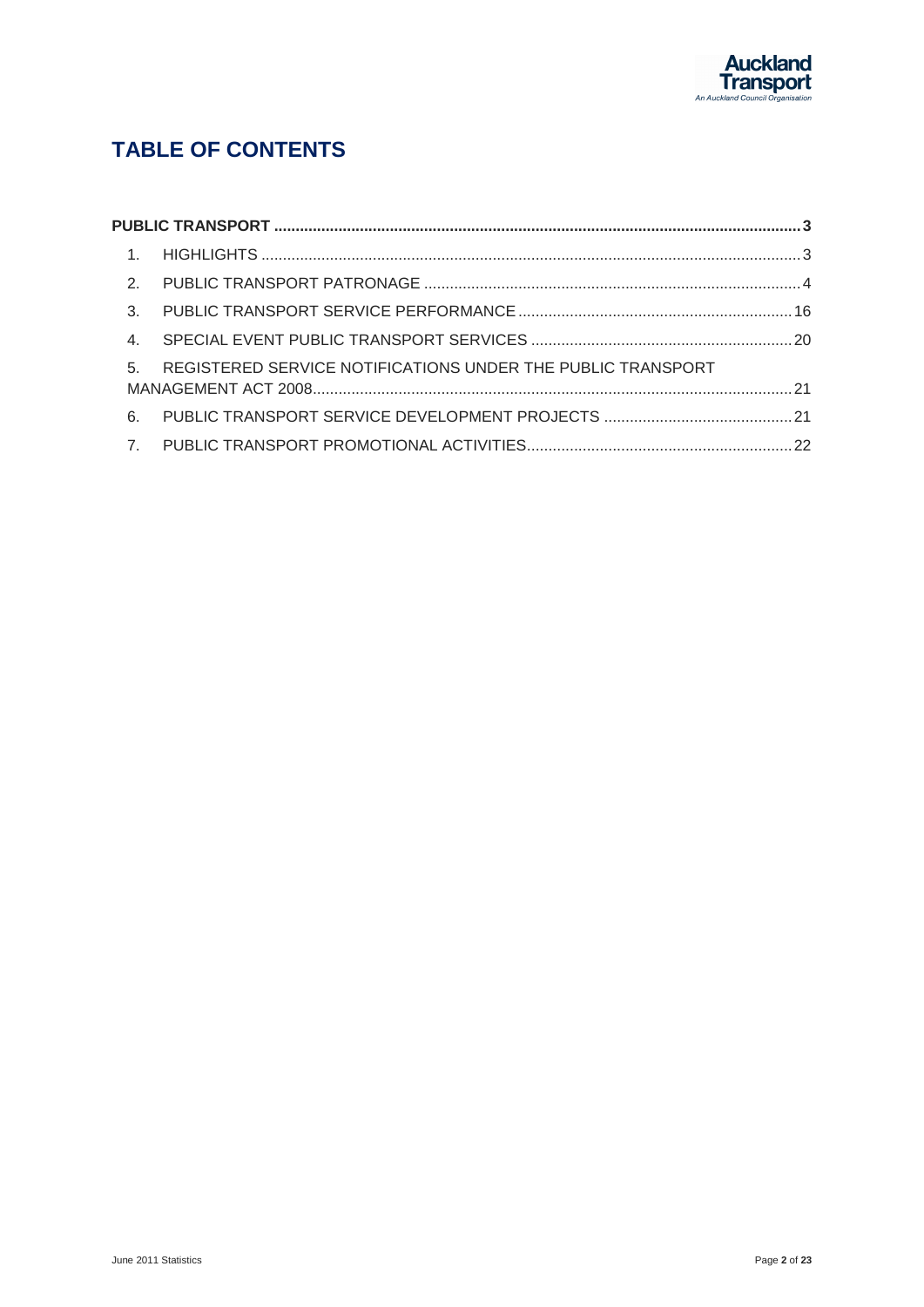

## <span id="page-2-0"></span>**PUBLIC TRANSPORT**

## <span id="page-2-1"></span>**1. HIGHLIGHTS**

#### **1.1 Patronage**

- Auckland public transport patronage totalled 65,903,949 passengers for the 12-months to July 2011 an increase of 5,096,948 boardings or +8.4%.
- July monthly patronage was 5,368,936 an increase of 140,294 boardings or +2.7% on July 2010.
- Rail monthly patronage for July is 838,198 an increase of 38,610 boardings or +4.8% on July 2010.
- Northern Express bus service carried 2,079,098 passenger trips for the 12-months with a growth in July 2011 compared to July 2010 of +14.2%.

#### **1.2 Service Performance**

 97.7% of all scheduled rail services arrived at their final destination and 84.0% were on time or arrived within 5 minutes of schedule.

#### **1.3 Initiatives**

• Increased rail service capacity through the introduction of additional five and six car trains on the Southern and Eastern Lines.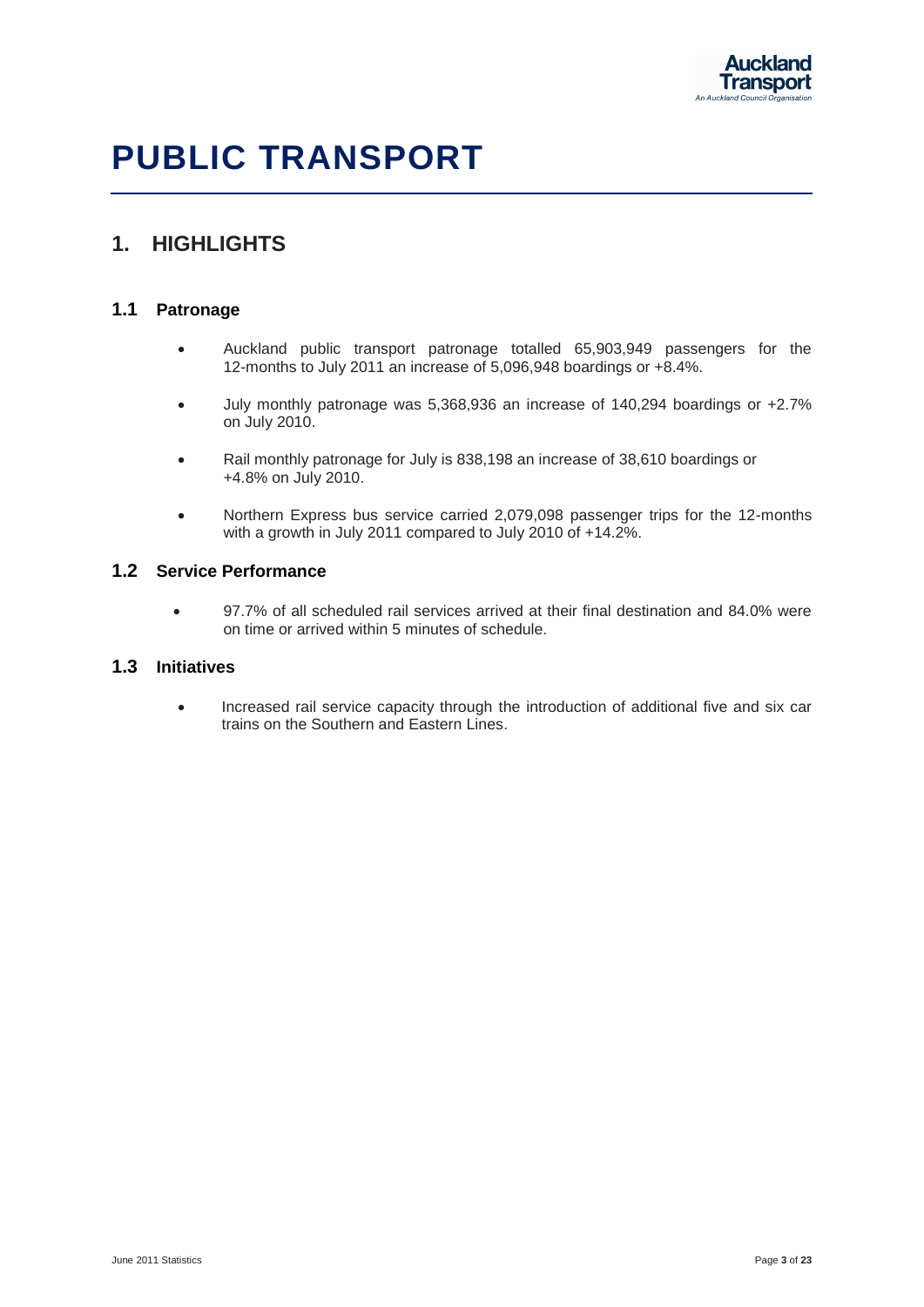

## <span id="page-3-0"></span>**2. PUBLIC TRANSPORT PATRONAGE**

#### **2.1 Network Wide Summary**

Auckland public transport patronage totalled 65,903,949 passengers for the 12-months to Jul 2011 an increase of 5,096,948 boardings or +8.4%as illustrated at Figure 1.



Fig 1. Total Patronage – 12 Months Rolling Total

A breakdown of patronage by month, 12-months rolling total and financial year-to-date (Jul 2011 to Jun 2012) is provided at Table 1.

For the financial year-to-date, twelve months to Jun 2012, patronage has grown by +2.7% (140,294 boardings). Patronage for Jul 2011 was 5,368,936 boardings, an increase of +2.7% (140,294 boardings) on Jul 2010.

It is noted that July 2011 had one to two less school days than July 2010 (depending on the school), which equates to approximately a -8.5% to -12.5% service level for school services. There was also one less working day in July 2011 compared to July 2010.

|  |  | Table 1. Patronage Breakdown by Month, 12 Months Rolling and Financial Year-to-Date |  |  |  |  |  |
|--|--|-------------------------------------------------------------------------------------|--|--|--|--|--|
|--|--|-------------------------------------------------------------------------------------|--|--|--|--|--|

|                                                                     |           | $Jul-11$     |          |                  |           |       |                           |                   |               |
|---------------------------------------------------------------------|-----------|--------------|----------|------------------|-----------|-------|---------------------------|-------------------|---------------|
|                                                                     |           | <b>Month</b> |          | <b>12 Months</b> |           |       | Financial YTD (from July) |                   |               |
|                                                                     | Patronage | Change       | $\%$     | Patronage        | Change    | $\%$  | Patronage                 | Change            | $\frac{0}{0}$ |
| 1. Rapid Transit Network sub-total:                                 | 1.022.899 | 60.818       | 6.3%     | 11,982,312       | 1,608,047 | 15.5% | 1,022,899                 | 60,818            | 6.3%          |
| <b>Northern Express Bus</b>                                         | 184.701   | 22,208       | 13.7%    | 2,079,098        | 259,213   | 14.2% | 184,701                   | 22,208            | 13.7%         |
| Rail sub-total:                                                     | 838,198   | 38.610       | 4.8%     | 9,903,214        | 1,348,834 | 15.8% | 838,198                   | 38,610            | 4.8%          |
| - Western Line                                                      | 301,273   | 9,995        | 3.4%     | 3,523,486        | 563,852   | 19.1% | 301,273                   | 9,995             | 3.4%          |
| - Southern & Eastern Line                                           | 477,994   | $-30,316$    | $-6.0%$  | 5,811,869        | 217,123   | 3.9%  | 477,994                   | $-30,316$         | $-6.0%$       |
| - Onehunga Line                                                     | 58,932    |              |          | 567.883          |           |       | 58,932                    |                   |               |
| 2. Quality Transit and Local Bus<br>(Include School Bus) sub-total: | 3,985,455 | 66.587       | 1.7%     | 49,173,031       | 3,277,619 | 7.1%  | 3,985,455                 | 66,587            | 1.7%          |
| - Quality Transit & Local Bus                                       | 3,839,788 | 86,733       | 2.3%     | 46,562,624       | 3,170,844 | 7.3%  | 3,839,788                 | 86,733            | 2.3%          |
| - Contracted School Bus                                             | 145,667   | $-20.146$    | $-12.1%$ | 2.610.407        | 106,775   | 4.3%  | 145,667                   | $-20.146 - 12.1%$ |               |
| 3. Ferry                                                            | 360,582   | 12,889       | 3.7%     | 4,748,606        | 211,282   | 4.7%  | 360,582                   | 12,889            | 3.7%          |
| <b>Total Patronage</b>                                              | 5,368,936 | 140,294      | 2.7%     | 65,903,949       | 5,096,948 | 8.4%  | 5,368,936                 | 140,294           | 2.7%          |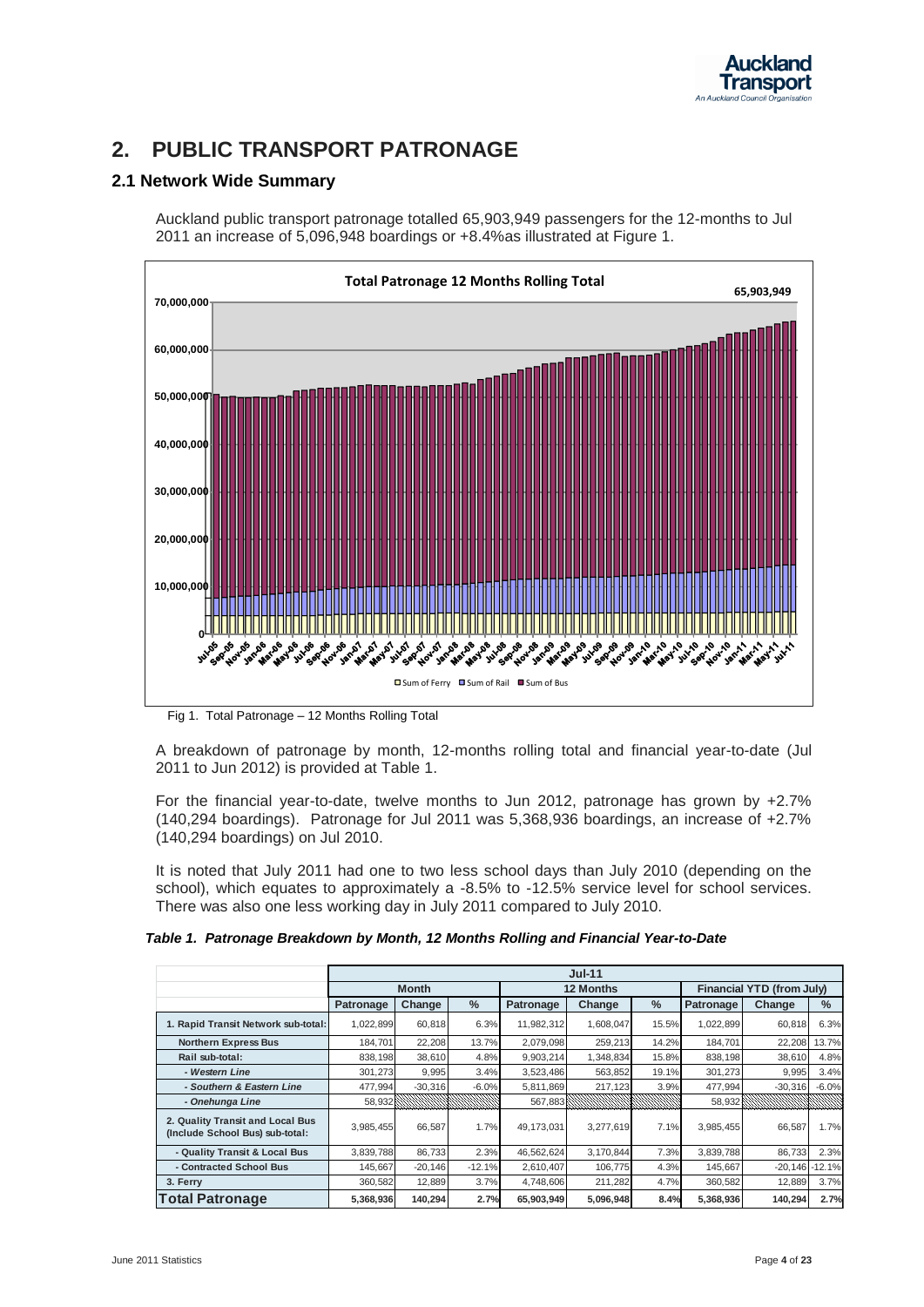

*\*Onehunga Line rail commenced 19 Sep 2010; change data not available prior to Sep 2011.*

*\*\*Final year to June 2011 results will be subject to audit.*



Figure 2 illustrates the monthly patronage trend by mode across bus, rail and ferry and by monthly total moving average. Total patronage continues to grow on a month-by-month basis.

Fig 2. Monthly Patronage by Mode; Bus, Rail, Ferry and Total

#### **2.2 Rapid Transit Network (Rail and Northern Express)**

The Rapid Transit Network (RTN) comprises right-of-way (unobstructed by other traffic) public transport of rail and the Northern Express traversing the Northern Busway. The RTN is the first tier of a four-tier public transport network design approach for Auckland to be progressively implemented. The second tier comprises a Quality Transit Network (QTN) of high frequency bus services, which utilise bus lanes and traffic signal pre-emption measures connecting to form a network of services in their own right and including some ferry services. The third tier comprises Local Connector Network (LCN) services of local bus services and ferry services connecting with the RTN and QTN. The RTN, QTN and LCN services will be progressively integrated and connected to form a public transport network that will permit customers to access multiple destinations through direct services or across multiple services via transfers. The network will be supplemented by fourth tier targeted services for individual customer groups to meet specific needs as required.

Patronage totalled 11,982,312 passengers for the 12-months to Jul 2011 (Figure 3) an increase of 1,608,047 boardings or +15.5%. For the financial year-to-date, twelve months to Jun 2012, patronage has grown by +6.3% (60,818 boardings) (Figure 4). Patronage for Jul 2011 was 1,022,899 boardings, an increase of +6.3% (60,818 boardings) on Jul 2010 (Figure 5).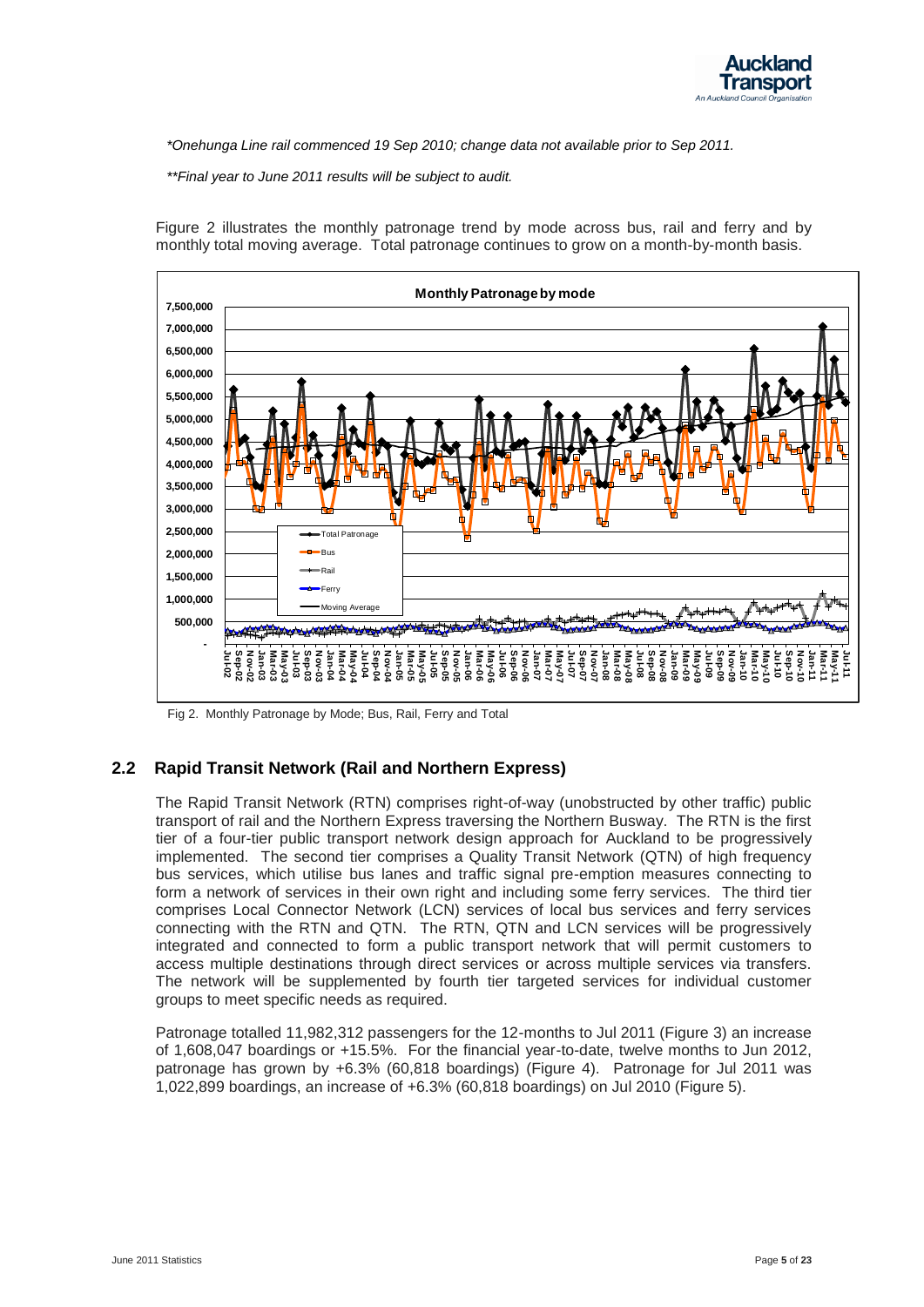



Fig 3. RTN Patronage – 12 Months Rolling Total



Fig 4. RTN Patronage – Growth by Financial Year 2005/06 to 2011/12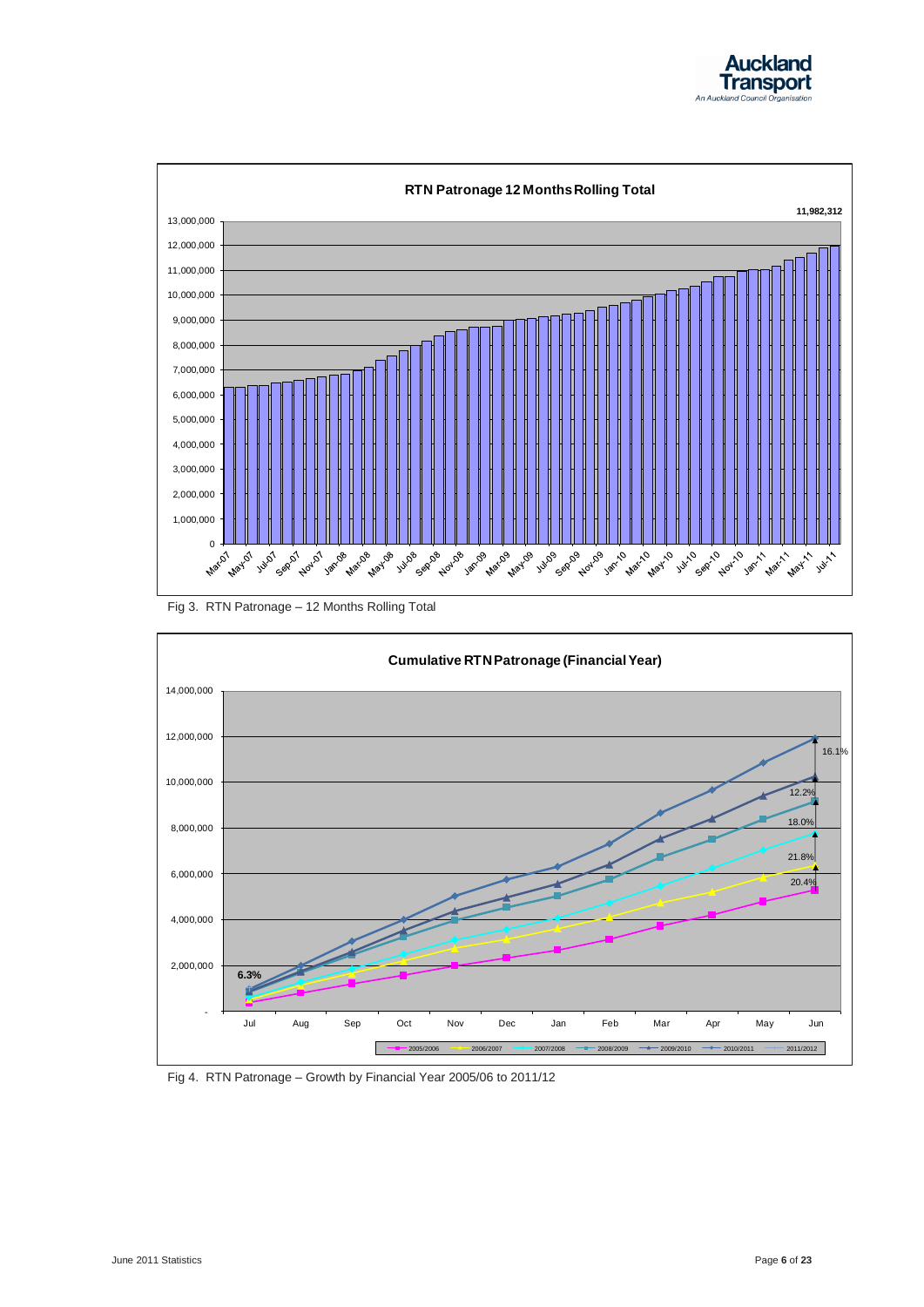



Fig 5. RTN Patronage – Growth by Month 2005/06 to 2011/12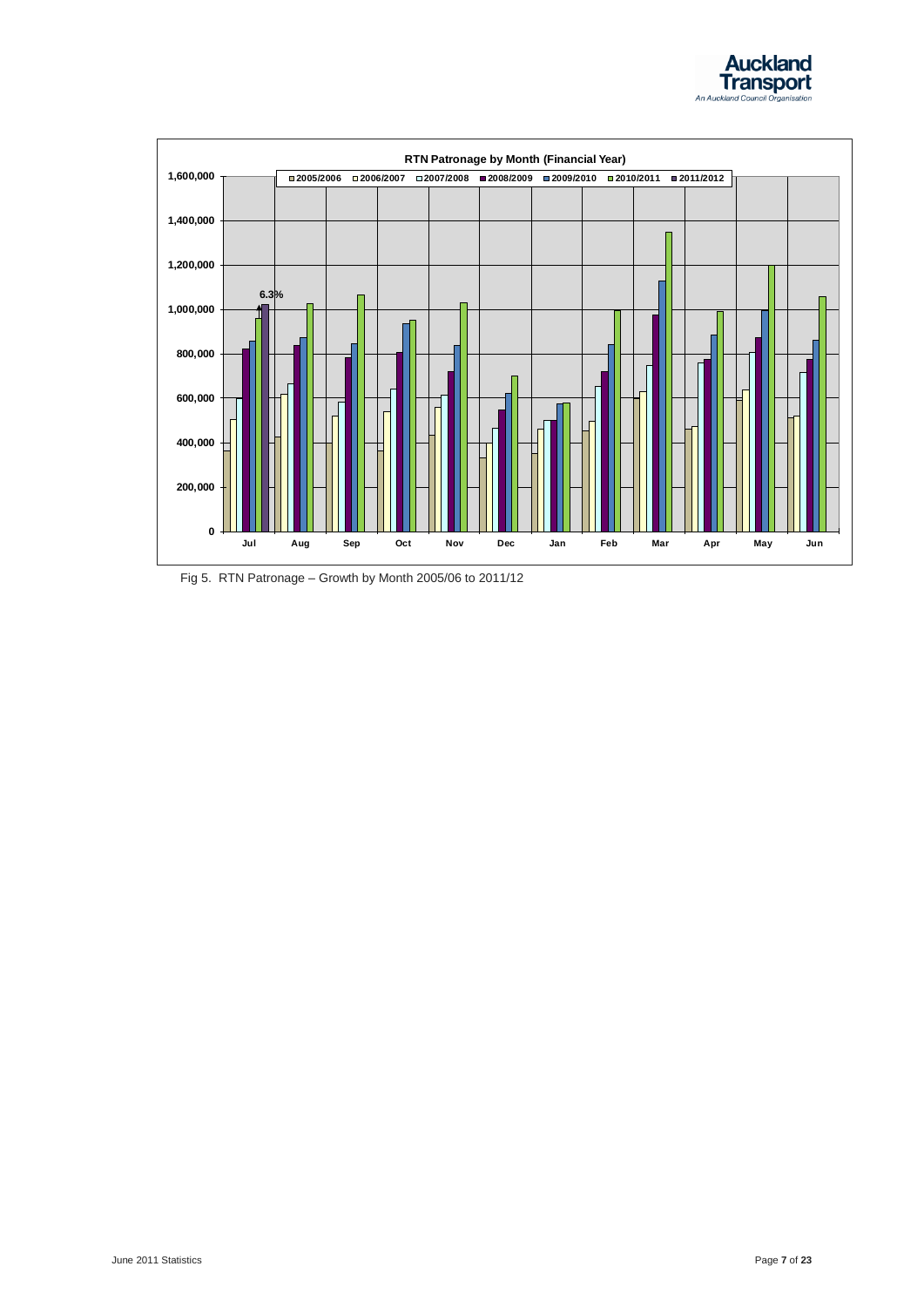

#### **2.2.1 Rail Patronage**

Rail along with the Northern Busway forms the Rapid Transit Network. Rail patronage topped 10 million for the rolling twelve months of the latter part of July before easing back to end the month at 9,903,214 passengers for the 12-months (Figure 6), which is an increase of 1,348,834 boardings or +15.8% on last year. For the month of July 2011 there were 838,198 passengers recorded travelling by rail, and increase of 38,610 boardings or +4.8% on the same month last year. Despite there being one fewer business day during the month and school holidays being timed in the last two weeks instead of first two weeks compared to July last year, patronage on weekday services increased by +9.9% however weekend patronage was severely impacted by two full network closures, one on 16/17 July and the other on 30/31 July that included an early conclusion of services on the Friday night. The weekend figures for last year were also boosted by the tri-nations match versus South Africa held on 10 July. The combined effect of the one fewer business day, the two weekend network closures and the patronage on special event trains last year meant that the 10 million passenger momentum was not sustained through to the end of the month.



Fig 6. Rail Patronage – 12 Months Rolling Total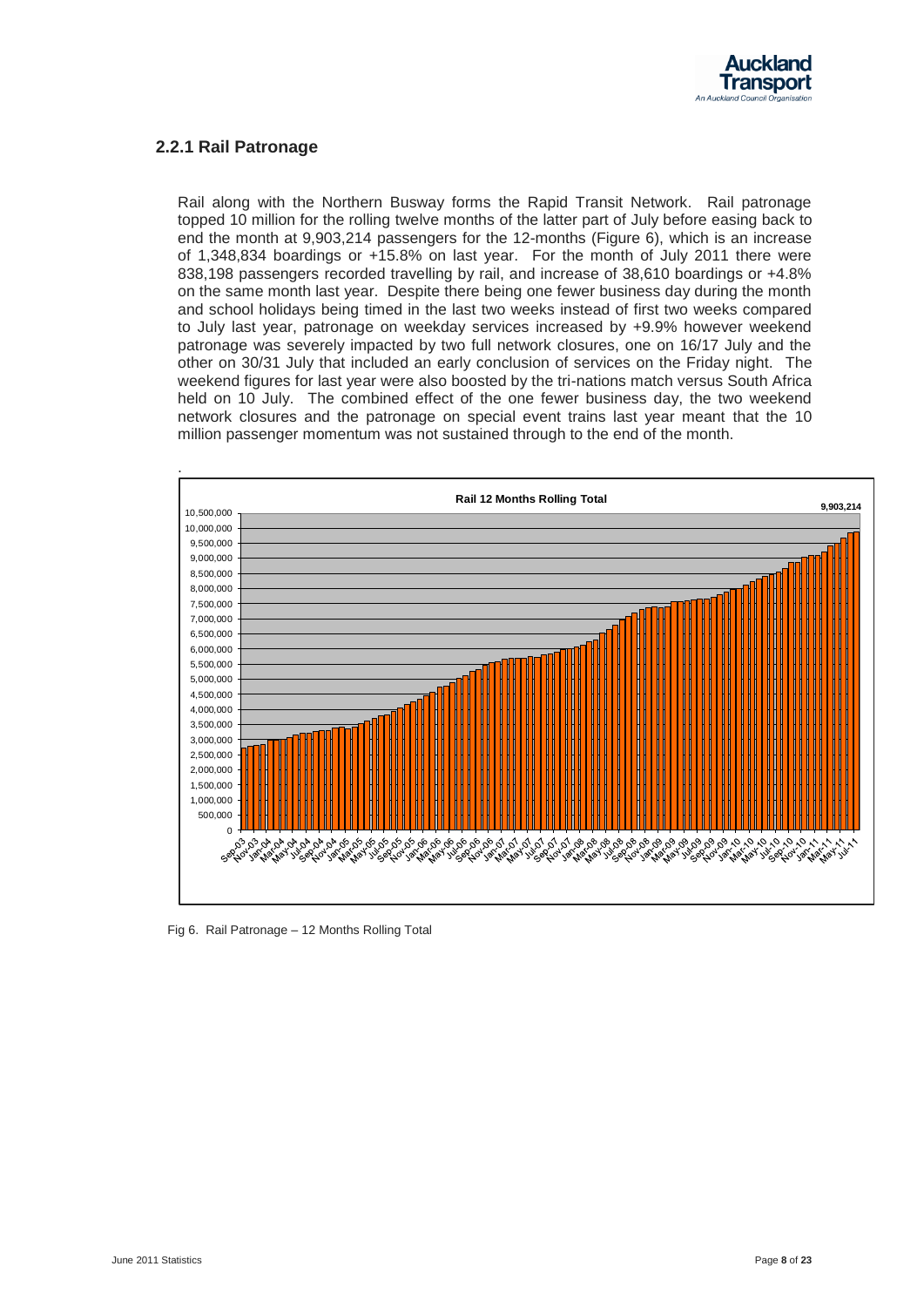







Fig 8. Rail Patronage – Growth by Month 2005/06 to 2011/12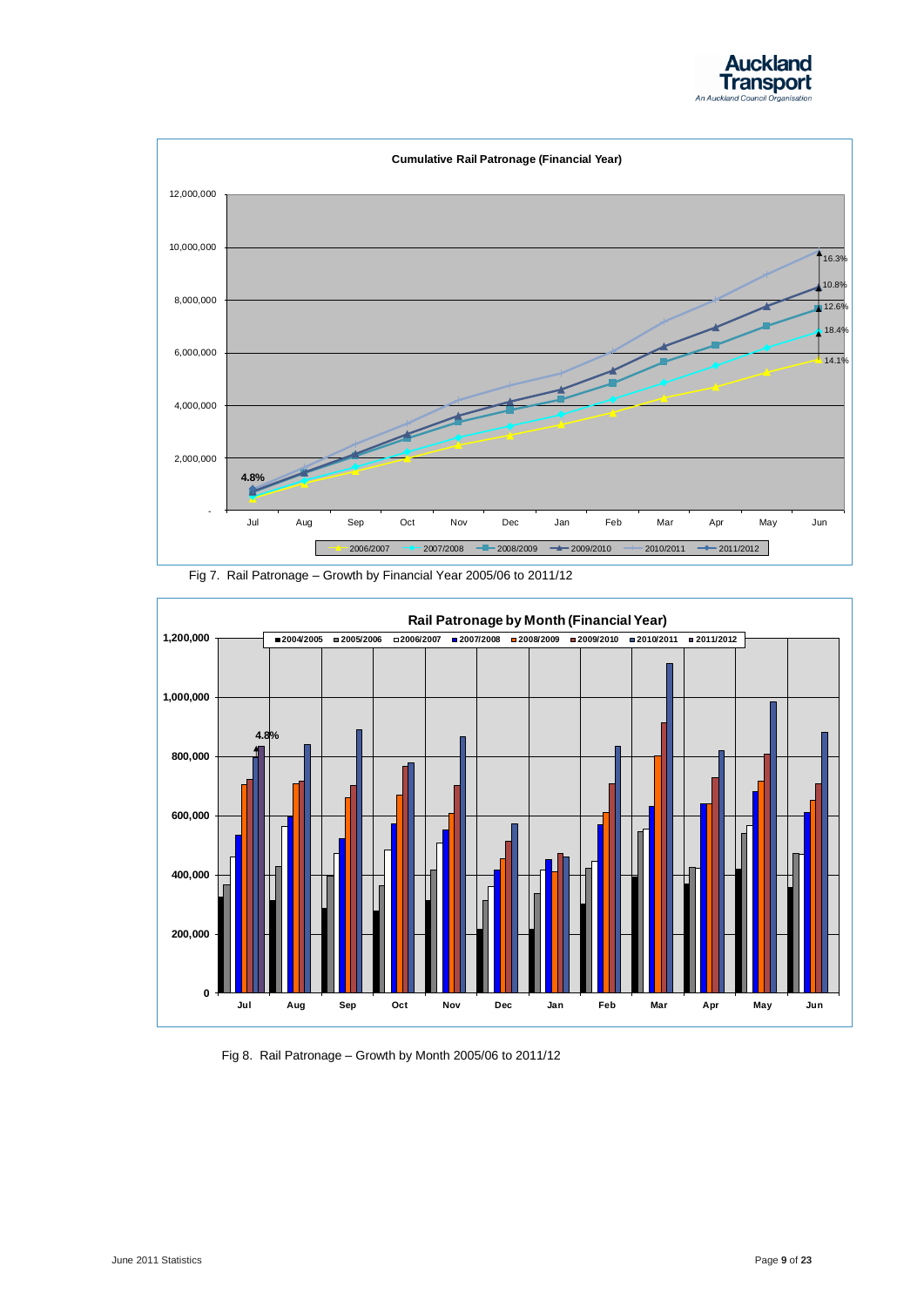

#### **Southern & Eastern Rail Lines (including the Onehunga Line)**

Southern and Eastern Line rail patronage including the Onehunga Line totalled 6,379,752 passengers for the 12-months to July 2011 an increase of 785,006 boardings or +14.0%. Patronage for July 2011 was 536,925 boardings, an increase of +5.6% (28,616 boardings) on July 2010 (Figure 9).

In July 2011 there were 477,994 passengers recorded travelling on the Southern and Eastern Lines excluding the Onehunga Line, a decrease of -6.0% on July 2010. Note that the addition of the Onehunga services from September last year has provided some Southern Line customers with more choices and some of these are likely to have transferred to Onehunga Line trains.

There were 58.932 passengers recorded using the Onehunga Line during July 2011. Since the inception of these services in September 2010 there have been 567,882 passengers recorded on Onehunga Line services



Fig 9. Southern & Eastern Line (including Onehunga) Rail Patronage – Growth by Month 2005/06 to 2011/12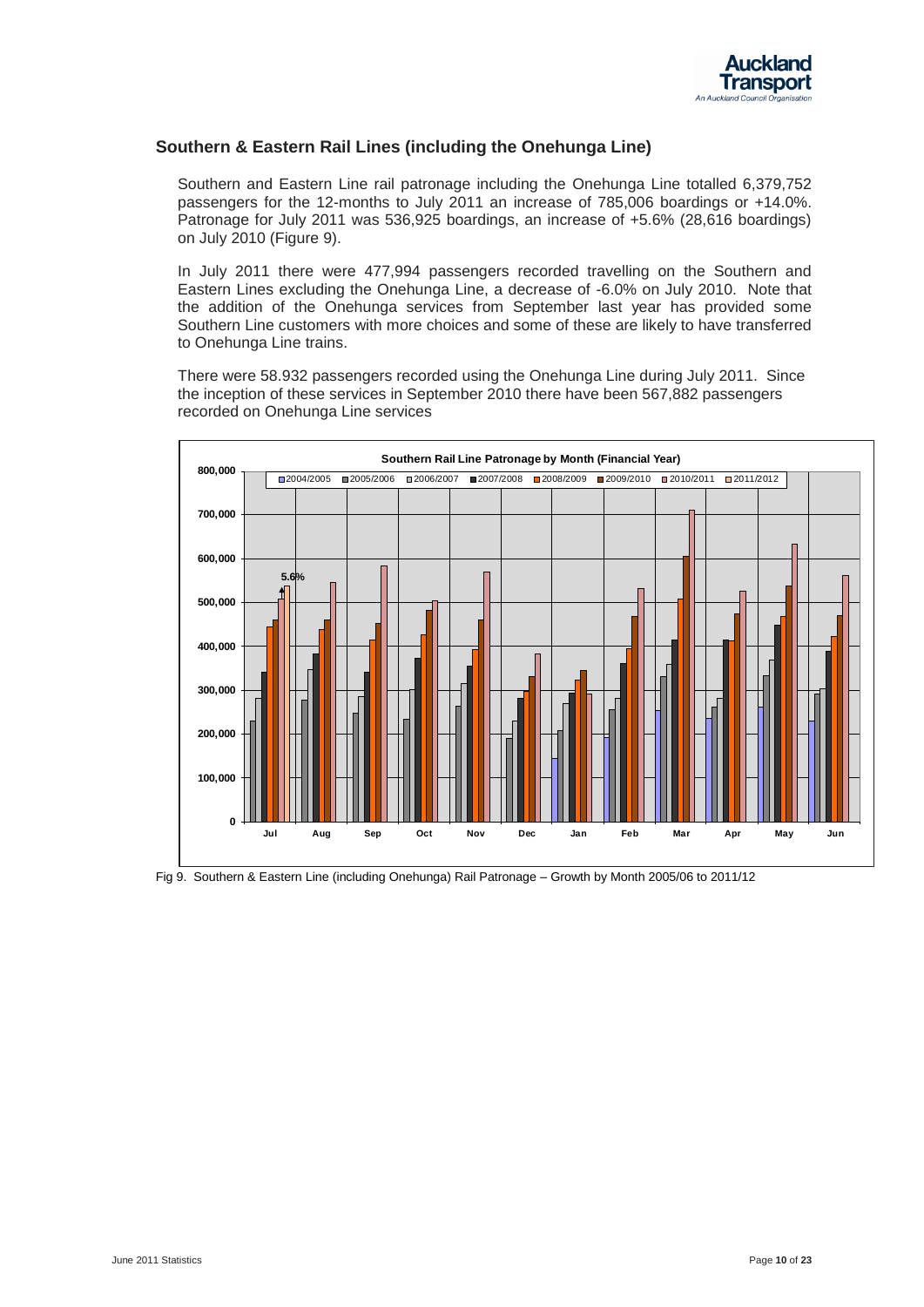

#### **Western Rail Line**

Western Line rail patronage totalled 3,523,486 passengers for the 12-months to July 2011 an increase of 563,852 boardings or +19.1%. Patronage for July 2011 was 301,273 boardings, an increase of +3.4% (9,995 boardings) on July 2010 (Figure 10).



Fig 10. Western Line Rail Patronage – Growth by Month 2005/06 to 2011/12

#### **2.2.2 Northern Express**

The Northern Busway along with the rail network forms the Rapid Transit Network. Northern Express patronage totalled 2,079,098 passengers for the 12-months to Jul 2011 (Figure 11) an increase of 259,213 boardings or +14.2%. For the financial year-to-date, twelve months to Jun 2012, patronage has grown by +13.7% (22,208 boardings) (Figure 12). Patronage for Jul 2011 was 184,701 boardings, an increase of +13.7% (22,208 boardings) on Jul 2010 (Figure 13).



Fig 11. Northern Express Bus Patronage – 12 Months Rolling Total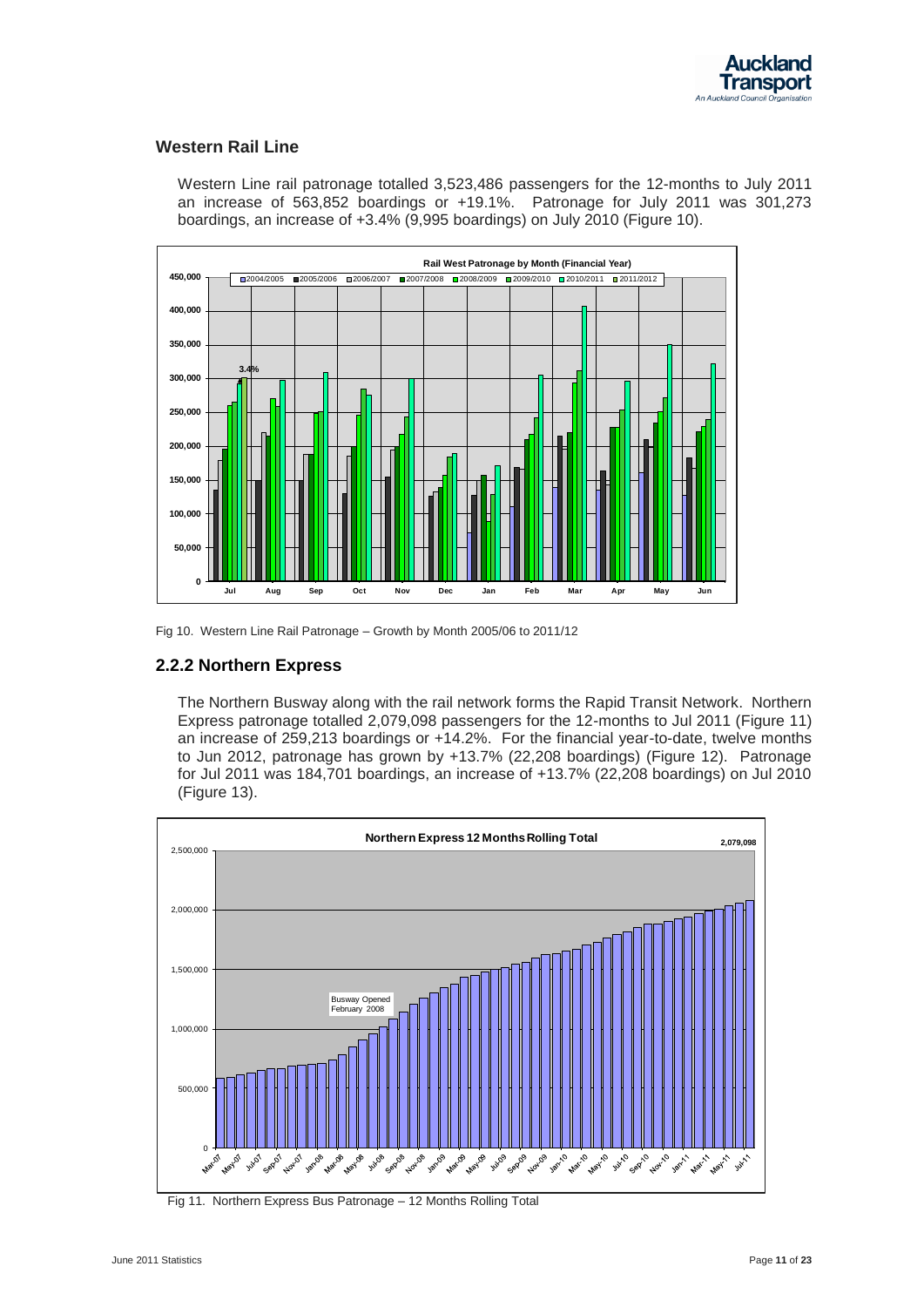



Fig 12. Northern Express Bus Patronage – Growth by Financial Year 2005/06 to 2011/12



Fig 13. Northern Express Bus Patronage – Growth by Month 2005/06 to 2011/12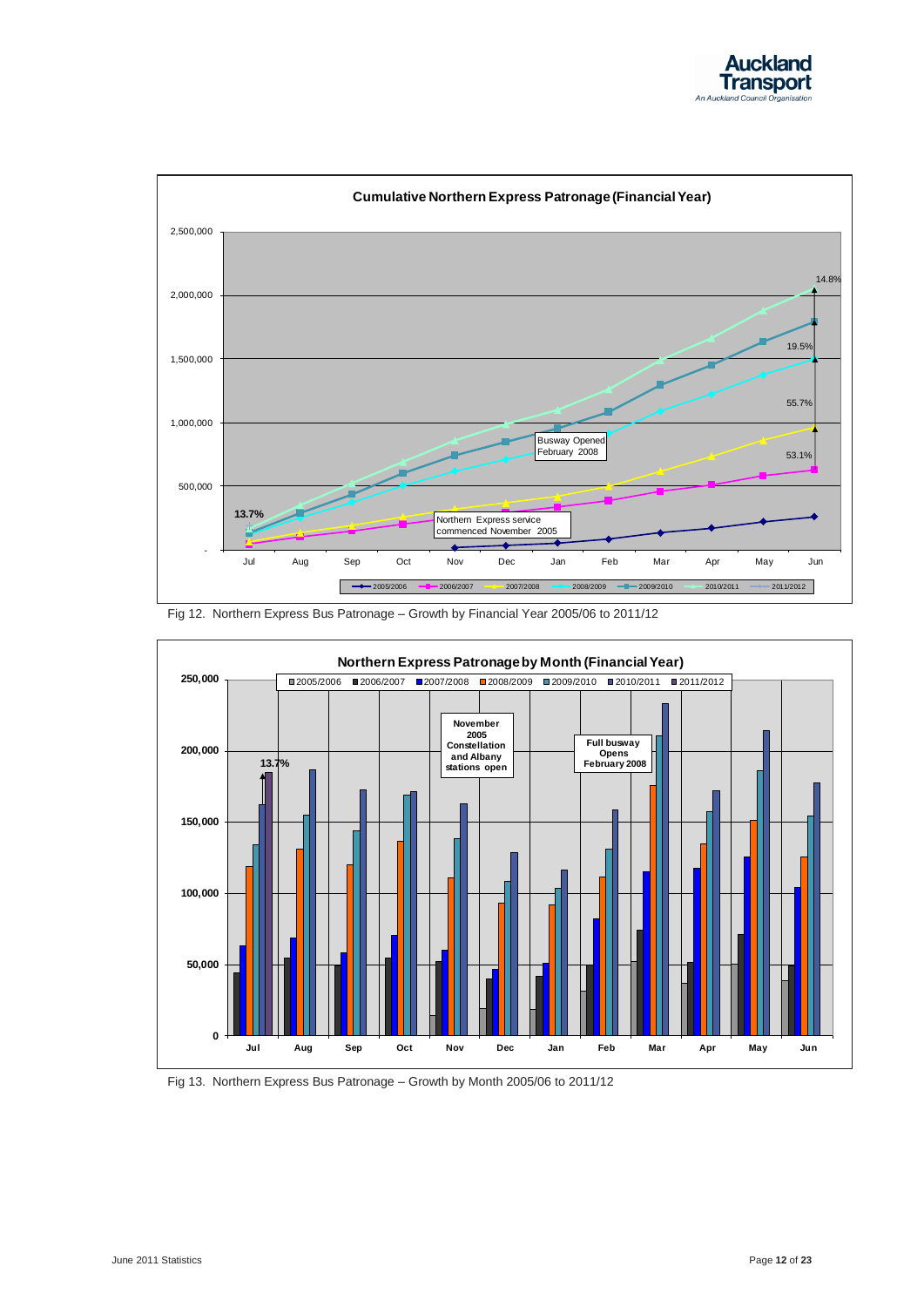

#### **2.3 Bus Patronage (Other Than Northern Express)**

Bus services other than the Northern Express form the majority of services on the Quality Transit Network and Local Connector Network including dedicated school bus services. Patronage totalled 49,173,031 passengers for the 12-months to Jul 2011 an increase of 3,277,619 boardings or +7.1%. For the financial year-to-date, twelve months to Jun 2012, patronage has grown by +1.7% (66,587 boardings). Patronage for Jul 2011 was 3,985,455 boardings, an increase of +1.7% (66,587 boardings) on Jul 2010 (Figure 14).



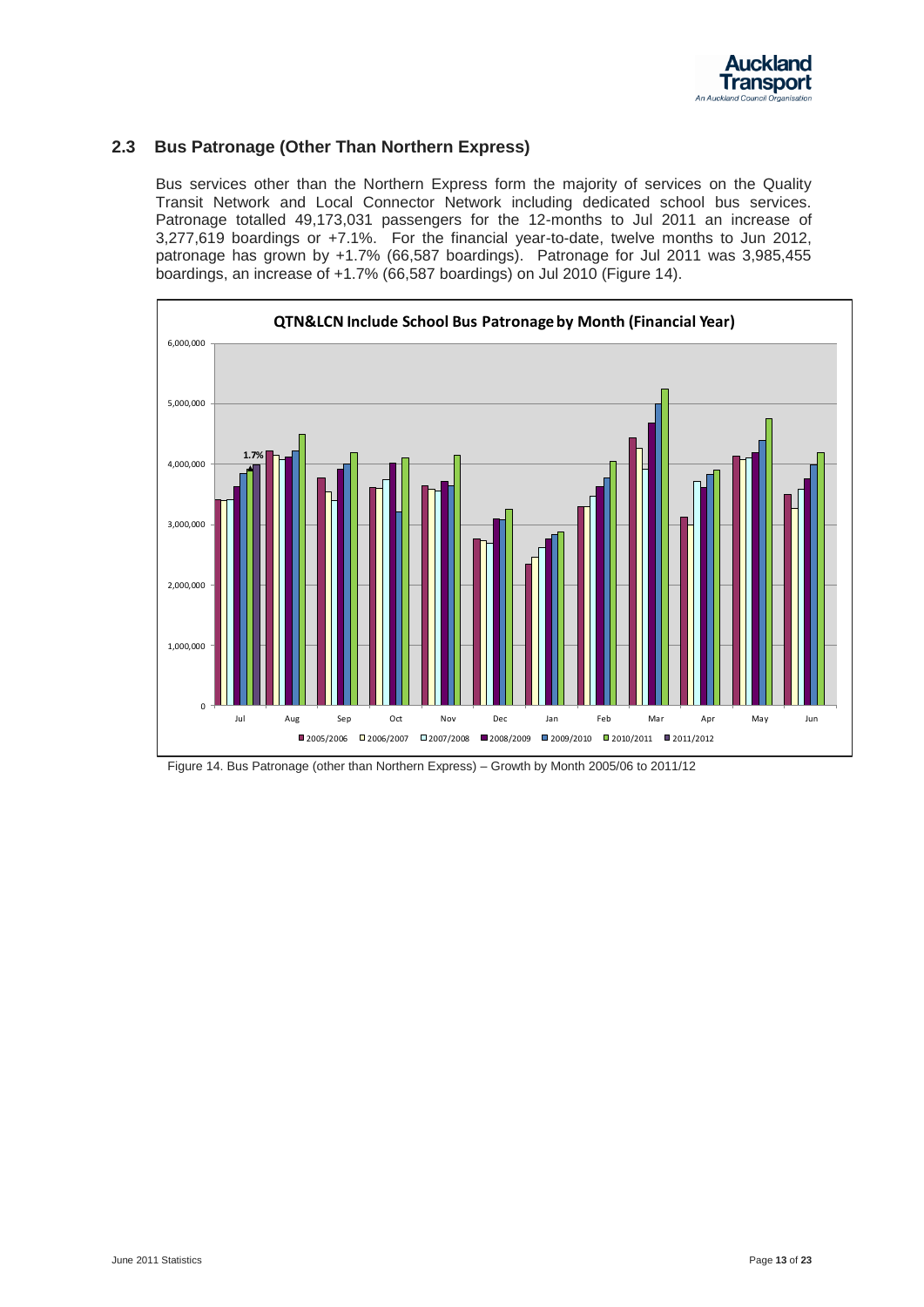

#### **2.3.1 Bus (Other than Northern Express) Patronage Analysis**

|               | <b>North Sector (excluding Northern Express)</b> |          |       |            |              |                       | <b>West Sector</b> |          |              |            |              |         |
|---------------|--------------------------------------------------|----------|-------|------------|--------------|-----------------------|--------------------|----------|--------------|------------|--------------|---------|
|               |                                                  | By Month |       |            | 12 Month Sum |                       | By Month           |          | 12 Month Sum |            |              |         |
|               | Patronage                                        | Change   | %     | Patronage  | Change       | %                     | Patronage          | Change   | %            | Patronage  | Change       | %       |
| Aug-10        | 952,395                                          | 70,930   | 8.0%  | 9,542,459  | 307,105      | 3.3%                  | 440.747            | 16,405   | 3.9%         | 4,587,479  | $-9,948$     | $-0.2%$ |
| Sep-10        | 880,273                                          | 50,372   | 6.1%  | 9,592,831  | 323,642      | 3.5%                  | 413,765            | 10,574   | 2.6%         | 4,598,053  | $-3,977$     | $-0.1%$ |
| $Oct-10$      | 846,068                                          | 164,350  | 24.1% | 9,757,181  | 609,679      | 6.7%                  | 398,638            | 63,871   | 19.1%        | 4,661,925  | 126,907      | 2.8%    |
| <b>Nov-10</b> | 880,841                                          | 130,013  | 17.3% | 9,887,194  | 713,400      | 7.8%                  | 415,189            | 45,754   | 12.4%        | 4,707,679  | 199,975      | 4.4%    |
| <b>Dec-10</b> | 645,476                                          | 49,341   | 8.3%  | 9,936,535  | 759,409      | 8.3%                  | 324,830            | 15,164   | 4.9%         | 4,722,843  | 218,689      | 4.9%    |
| $Jan-11$      | 539,350                                          | 19,782   | 3.8%  | 9,956,317  | 760,974      | 8.3%                  | 276,674            | 1,866    | $-0.7%$      | 4,720,977  | 217,721      | 4.8%    |
| Feb-11        | 872,923                                          | 90,273   | 11.5% | 10,046,590 | 822,991      | 8.9%                  | 397,422            | 27,129   | 7.3%         | 4,748,106  | 235,304      | 5.2%    |
| Mar-11        | 1,134,374                                        | 82,714   | 7.9%  | 10,129,304 | 829,444      | 8.9%                  | 516,255            | 27,886   | 5.7%         | 4,775,992  | 242,989      | 5.4%    |
| Apr-11        | 825,227                                          | 42,414   | 5.4%  | 10,171,718 | 821,659      | 8.8%                  | 386,316            | 12,984   | 3.5%         | 4,788,976  | 248,647      | 5.5%    |
| May-11        | 1,041,524                                        | 111,813  | 12.0% | 10,283,531 | 884,877      | 9.4%                  | 471,230            | 39,013   | 9.0%         | 4,827,989  | 276,462      | 6.1%    |
| <b>Jun-11</b> | 922,524                                          | 73,391   | 8.6%  | 10,356,921 | 909,673      | 9.6%                  | 427,045            | 29,070   | 7.3%         | 4,857,059  | 289,815      | 6.3%    |
| <b>Jul-11</b> | 842,467                                          | 26,522   | 3.3%  | 10,383,443 | 911,914      | 9.6%                  | 398,313            | 9,365    | 2.4%         | 4,866,424  | 295,351      | 6.5%    |
|               | <b>South Sector</b>                              |          |       |            |              | <b>Isthmus Sector</b> |                    |          |              |            |              |         |
|               |                                                  |          |       |            |              |                       |                    |          |              |            |              |         |
|               |                                                  | By Month |       |            | 12 Month Sum |                       |                    | By Month |              |            | 12 Month Sum |         |
|               | Patronage                                        | Change   | %     | Patronage  | Change       | %                     | Patronage          | Change   | %            | Patronage  | Change       | %       |
| Aug-10        | 969,802                                          | 97,083   | 11.1% | 9,646,938  | 772,257      | 8.7%                  | 2,134,515          | 92,758   | 4.5%         | 22,337,040 | $-421.041$   | $-1.9%$ |
| Sep-10        | 891,031                                          | 39,699   | 4.7%  | 9,686,637  | 734,300      | 8.2%                  | 2,008,319          | 82,146   | 4.3%         | 22,419,187 | $-323,331$   | $-1.4%$ |
| Oct-10        | 862,359                                          | 171,086  | 24.7% | 9,857,723  | 988,811      | 11.1%                 | 1,997,048          | 523,165  | 35.5%        | 22,942,351 | 761,266      | 3.4%    |
| <b>Nov-10</b> | 865,476                                          | 117,379  | 15.7% | 9,975,103  | 1,083,260    | 12.2%                 | 1,987,831          | 216,570  | 12.2%        | 23,158,922 | 1,070,415    | 4.8%    |
| <b>Dec-10</b> | 647,768                                          | 39,849   | 6.6%  | 10,014,952 | 1,091,040    | 12.2%                 | 1,631,635          | 70,323   | 4.5%         | 23,229,245 | 1,178,116    | 5.3%    |
| <b>Jan-11</b> | 556,884                                          | 25,184   | 4.7%  | 10,040,136 | 1,076,010    | 12.0%                 | 1,496,803          | 6,526    | $-0.4%$      | 23,222,719 | 1,153,156    | 5.2%    |
| Feb-11        | 854,505                                          | 77,981   | 10.0% | 10,118,117 | 1,073,700    | 11.9%                 | 1,918,048          | 82,742   | 4.5%         | 23,305,461 | 1,199,307    | 5.4%    |
| Mar-11        | 1,139,159                                        | 67,381   | 6.3%  | 10,185,498 | 1,006,946    | 11.0%                 | 2,448,725          | 64,863   | 2.7%         | 23,370,324 | 1,212,588    | 5.5%    |
| Apr-11        | 831,388                                          | 37,679   | 4.7%  | 10,223,177 | 948,792      | 10.2%                 | 1,865,045          | 4,122    | $-0.2%$      | 23,366,202 | 1,184,878    | 5.3%    |
| May-11        | 1,038,100                                        | 92,795   | 9.8%  | 10,315,972 | 940,830      | 10.0%                 | 2,203,591          | 119,949  | 5.8%         | 23,486,151 | 1,284,914    | 5.8%    |
| <b>Jun-11</b> | 908,484                                          | 56,133   | 6.6%  | 10,372,105 | 876,793      | 9.2%                  | 1,921,973          | 34,207   | 1.8%         | 23,520,358 | 1,269,336    | 5.7%    |
| <b>Jul-11</b> | 826,320                                          | 19,171   | 2.4%  | 10,391,276 | 841,421      | 8.8%                  | 1,918,354          | 11,529   | 0.6%         | 23,531,887 | 1,287,605    | 5.8%    |

Table 2 provides an analysis of bus services by geographical sector for the previous 12-months.

Table 2. Bus Patronage Analysis by Geographic Sector

#### **2.4 Ferry Patronage**

Ferry patronage totalled 4,748,606 passengers for the 12-months to Jul 2011 an increase of 211,282 boardings or +4.7%. For the financial year-to-date, twelve months to Jun 2012, patronage has grown by +3.7% (12,889 boardings). Patronage for Jul 2011 was 360,582 boardings, an increase of +3.7% (12,889 boardings) on Jul 2010 (Figure 15).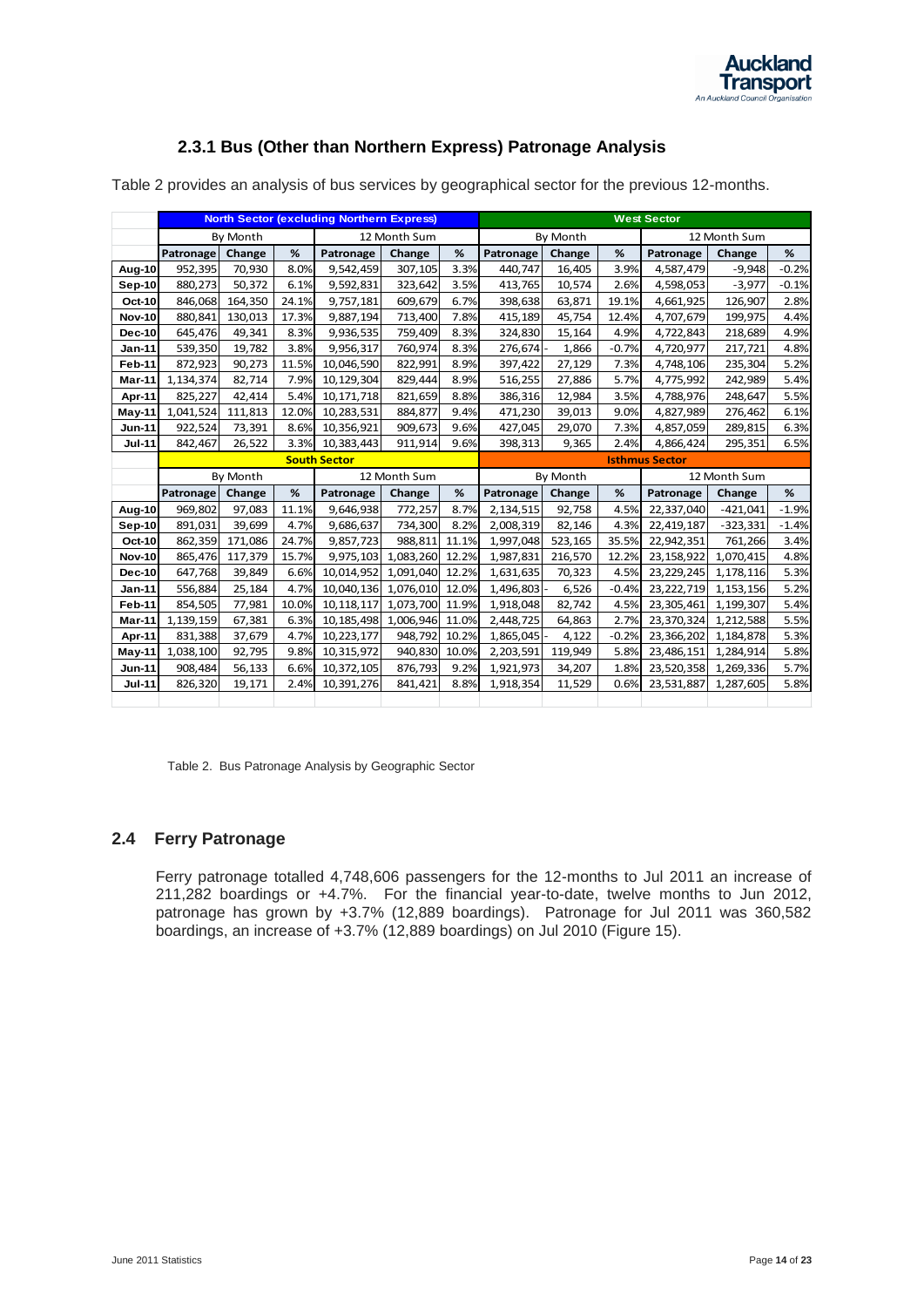



Fig 15. Ferry Patronage – Growth by Month 2005/06 to 2011/12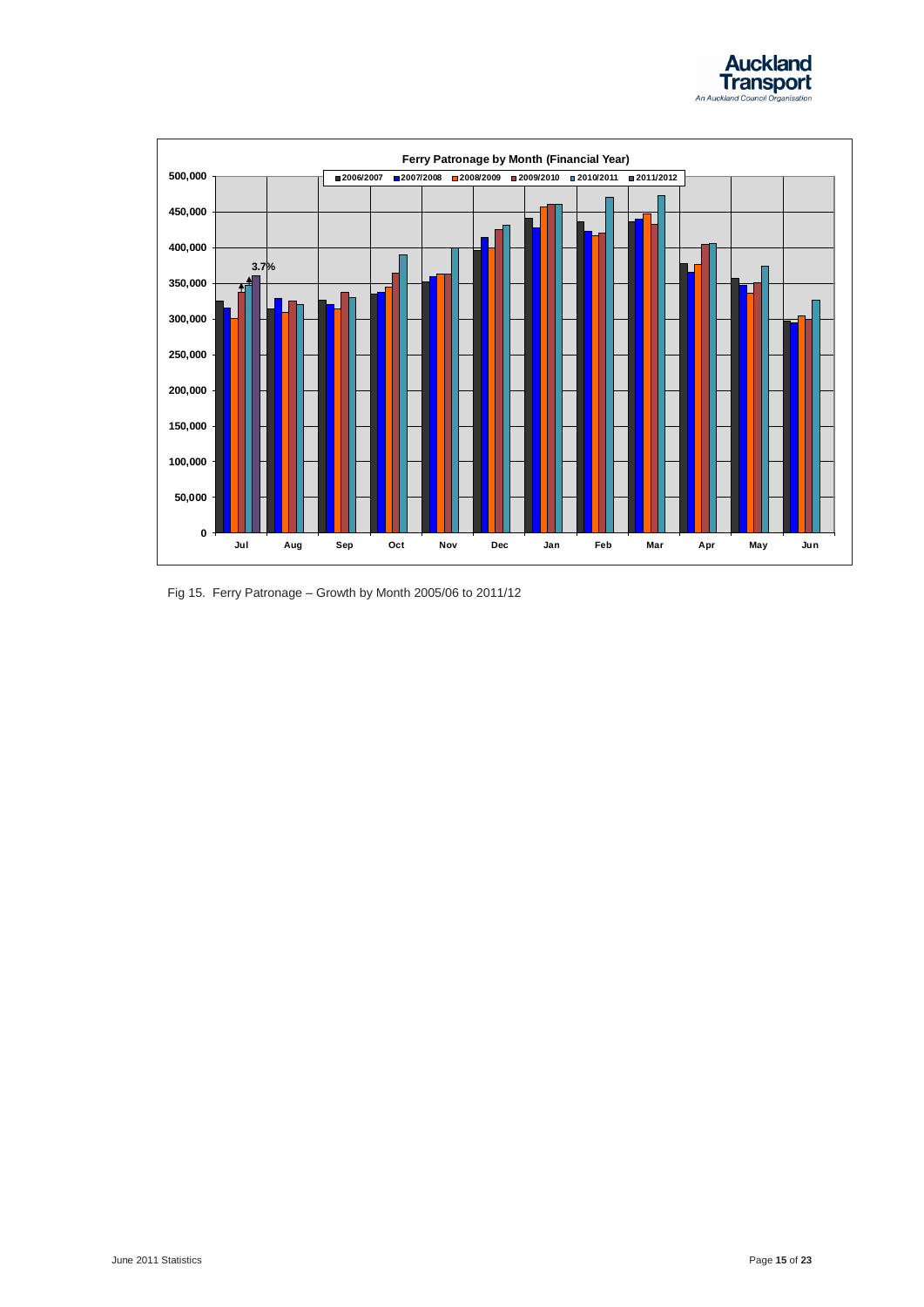

## <span id="page-15-0"></span>**3. PUBLIC TRANSPORT SERVICE PERFORMANCE**

#### **3.1 Rail Service Performance**



Fig 16. Rail Published Performance Results for July 2011

The methodology used to measure performance varies between cities dependent on the priorities set for each operation. Any comparison of performance to other rail operations is therefore not possible and may be misleading. For the Auckland system the measure used for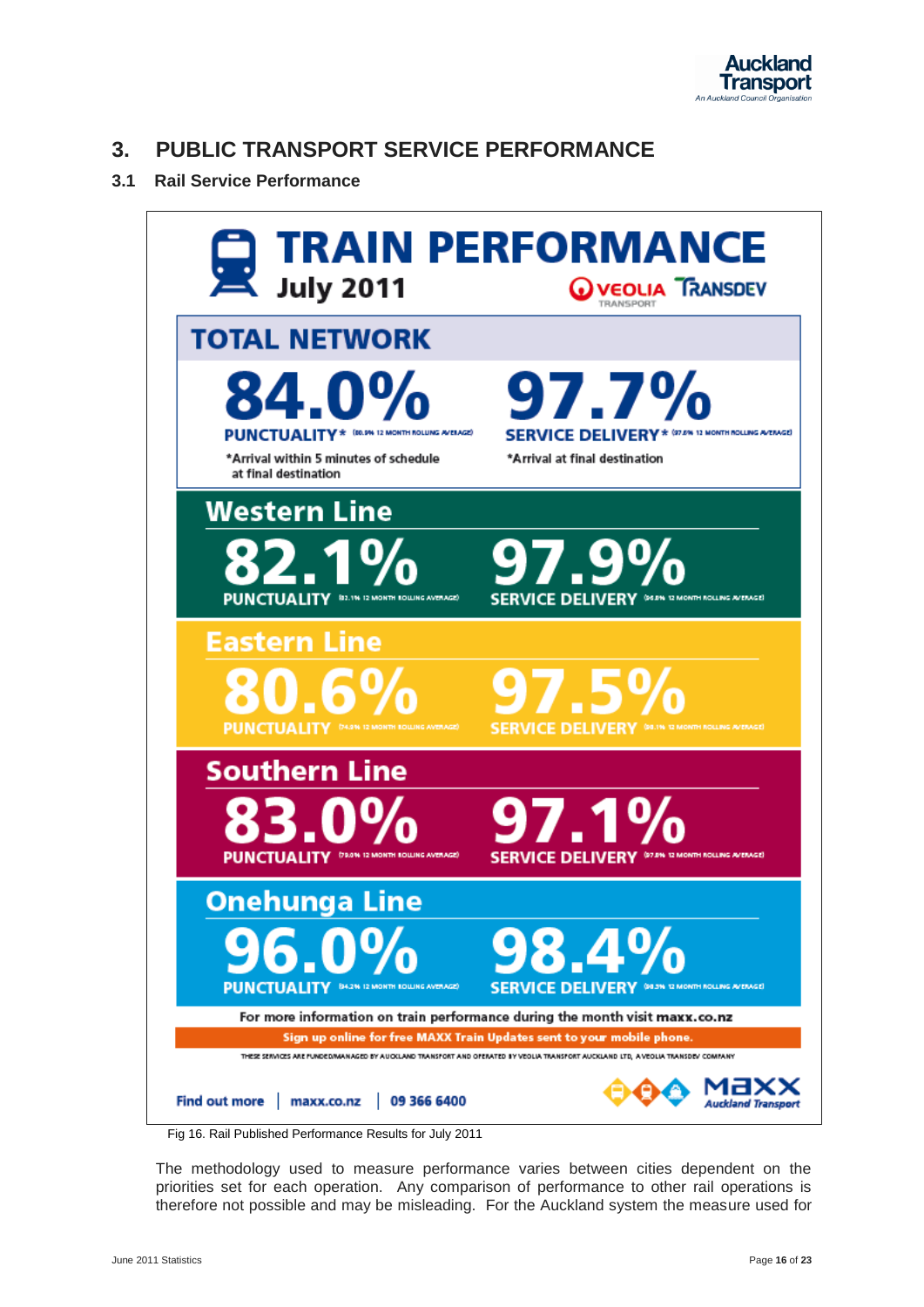

punctuality is the proportion of trains that were not cancelled in full or part and that arrive at their final destination within five minutes of the scheduled time regardless of whether the train departed its origin on time.

Performance dipped slightly during July from the previous month partly as a result of changes to train configurations with the introduction of 5 and 6 car trains in the mid-July coupled with the effects of work on and near the rail corridor in preparation for a major signalling commission over the weekend of 30/31 July. The changed fleet configurations affected the station dwell times on services with longer trains allocated to them as the drivers had to adjust to where they stopped the trains and the staff had to familiarise themselves with changes in procedures. The longer trains previously only operated on Western Line services and have now have been introduced on the Southern and Eastern lines where there is the greatest demand.

In July 84.0% of all services arrived at their destination within five minutes of their scheduled time, compared to 85.6% last month and 82.9% in July last year. Punctuality trends comparing 2011 and 2012 are presented at Figure 17.



Fig 17. Rail Punctuality Trends for 2010 and 2011

The following major incidents impacted on service delivery during July:

#### **Track, Signals and Train Control**

On the morning of 8 July a points failure at Papakura resulted in delays and cancellations to morning peak services on the Southern and Eastern Lines. Western Line morning peak services 21 July experienced delays after a speed restriction was imposed following a level crossing barrier fault between Swanson and Waitakere. The following morning, Southern and Eastern Line trains experienced delays due to a speed restriction across the Taka Street level crossing following a fault with the barrier system.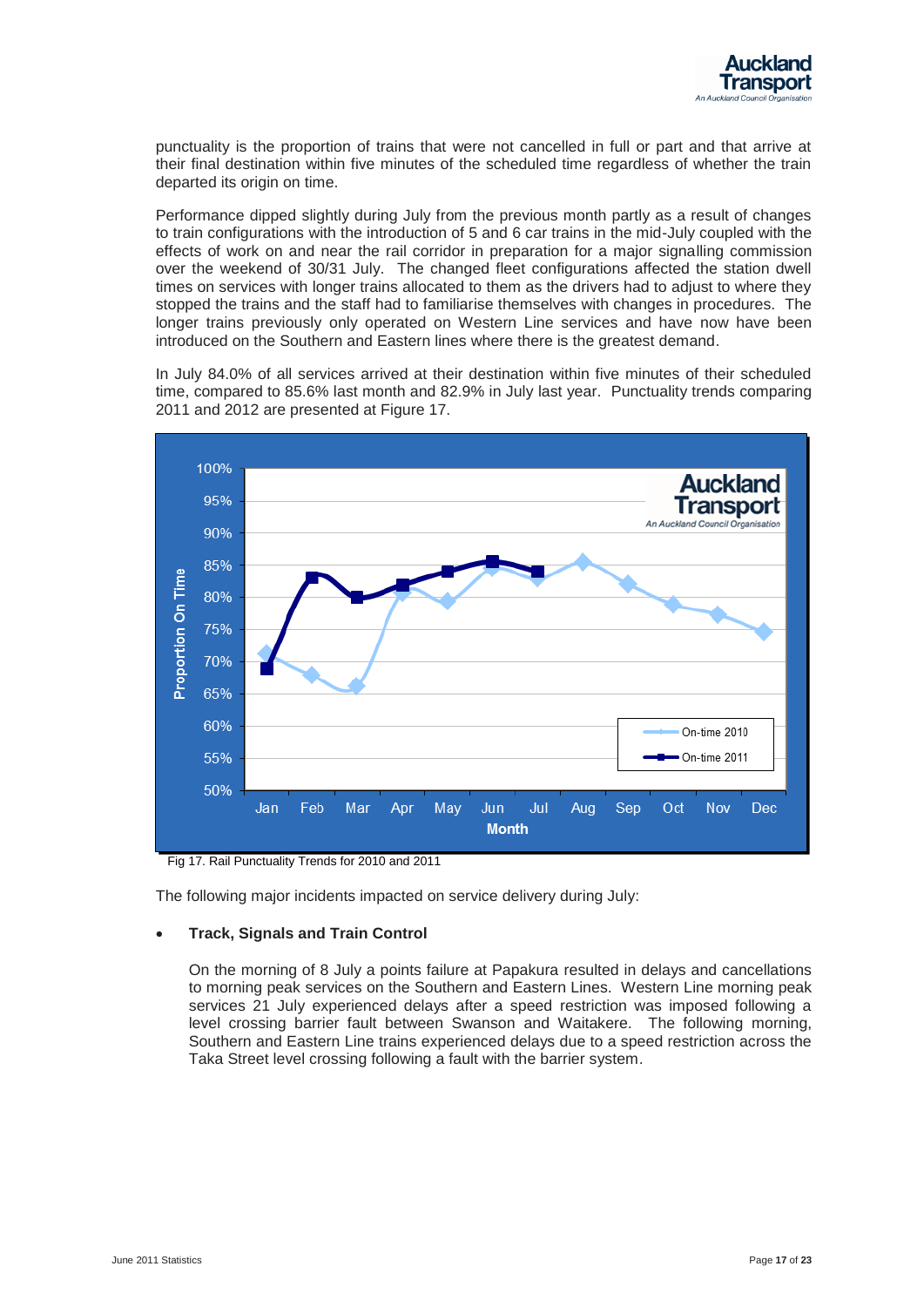

#### **Train Faults**

Three major train faults, one of which involved a freight train, caused the most significant individual incident delays during the month. In the early evening of 6 July, a train fault that occurred at Middlemore caused disruptions to services on the Southern and Eastern Lines that continued through the evening peak. On 11 July a train was disabled in the Britomart tunnel resulting in disruptions to all arrivals and departures at Britomart between 8:10am and 8:30am, and consequential disruptions to subsequent services. Shortly after 7:00am on 19 July morning peak services on the Southern and Eastern Lines were severely disrupted when a freight train broke down between Manurewa and Homai causing a line blockage for approximately two hours. Trains travelling in both directions were cancelled or severely delayed as a rescue train had to be dispatched. The incident disrupted the schedules of 69 trains with 28 of these being cancelled and caused consequential delays to Western Line services as trains and crews were not in position to commence the runs. Normal operations were not restored until mid-morning.

#### **Operational**

There were no major operational incidents during July, although as previously noted delays were encountered on some Southern and Eastern Line trains as crews adjusted to longer train lengths.

#### **Other**

During the evening of 9 July some Eastern Line services were rerouted via the Southern Line following a Police incident that resulted in a temporary block of line between Orakei and Britomart for a period of about one hour.

Train delay minutes increased by 9.1% in July to 13,130 minutes with a similar level of service during the month as operated in June. Infrastructure delay minutes fell by 14% reflecting the improved network conditions. However the delay minutes caused by train faults increased by 25% compared to June, not including the delays caused by the freight train breakdown which is included in the "Other" category



#### *Fig 18. Train Delay Minutes by Cause*

The following is a break-down of the infrastructure-related delay minutes for the month: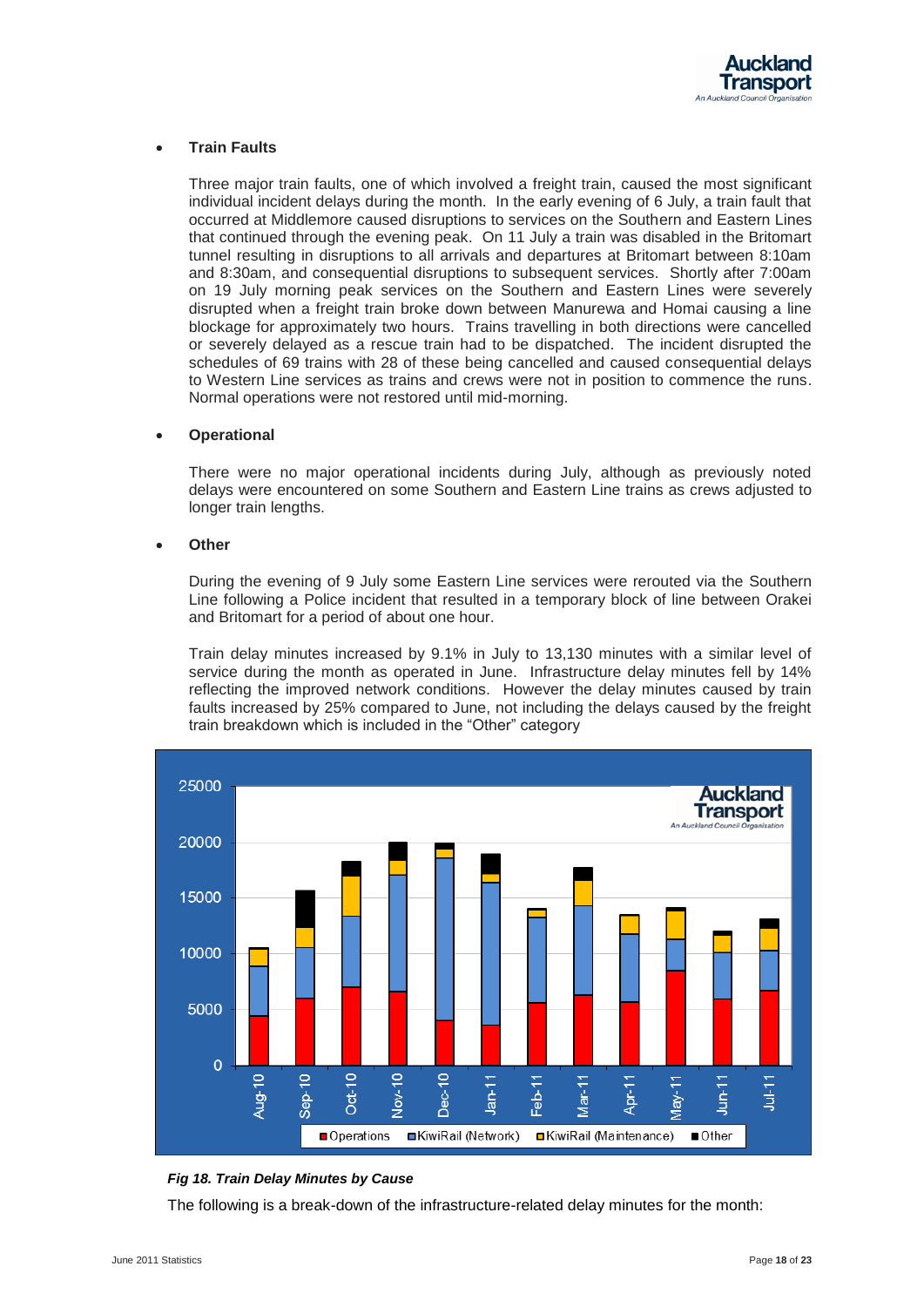|                            | <b>Delay Minutes</b> | <b>Proportion</b> |
|----------------------------|----------------------|-------------------|
| <b>Network Control</b>     | 409                  | 11.4%             |
| Signal/points failure      | 1.043                | 29.2%             |
| Speed restrictions         | 952                  | 26.6%             |
| Track protection measures* | 1,172                | 32.8%             |
| Total                      | 3,576                |                   |

**\***Track protection measures are put in place at sites where work that involves activities close to the track is underway. These require trains to slow or stop at a safe distance prior to the actual site and only proceed after receiving approval from the site protector that the track is clear of all obstructions.

#### **3.2 Rail Capacity**

Based on an average of train crew passenger counts, which are performed at pre-set locations considered to represent the maximum load points of each route, and the revised fleet allocations introduced from 18 July, there were no services reported to have average load factors above the 1.4 (i.e. four passengers standing for every ten seated passenger) target planning standard during the month. It should be noted, however, that the average loadings for the month will have been lower due to two weeks of school holidays reducing demand for space on peak services, particularly during the morning peak. Individual daily loadings will vary and there was some variability in the allocation of trains to the planned services immediately after the change that will not be reflected in this calculation.

#### **3.3 Bus Service Performance**

For July 2011, 99.78% of contracted service trips were operated (reliability measure). Service punctuality for July 2011 was 99.28%, measured by the percentage of services which commence the journey within 5 minutes of the timetabled start time. Service punctuality and reliability are self-reported by the bus operators.

|                   | <b>Scheduled Trips</b> | <b>Reliability</b> | <b>Punctuality</b> |
|-------------------|------------------------|--------------------|--------------------|
| <b>Birkenhead</b> | 10,494                 | 100.00%            | 99.86%             |
| H & E             | 17,216                 | 99.99%             | 99.67%             |
| NZ Bus            | 119,394                | 99.60%             | 99.17%             |
| <b>Ritchies</b>   | 28,880                 | 99.99%             | 99.57%             |
| Transit           | 2,351                  | 100.00%            | 99.32%             |
| Urban Express     | 5,325                  | 99.91%             | 96.85%             |
| <b>Total</b>      | 188,530                | 99.78%             | 99.28%             |

Table 3. Bus Service Reliability and Punctuality- July 2011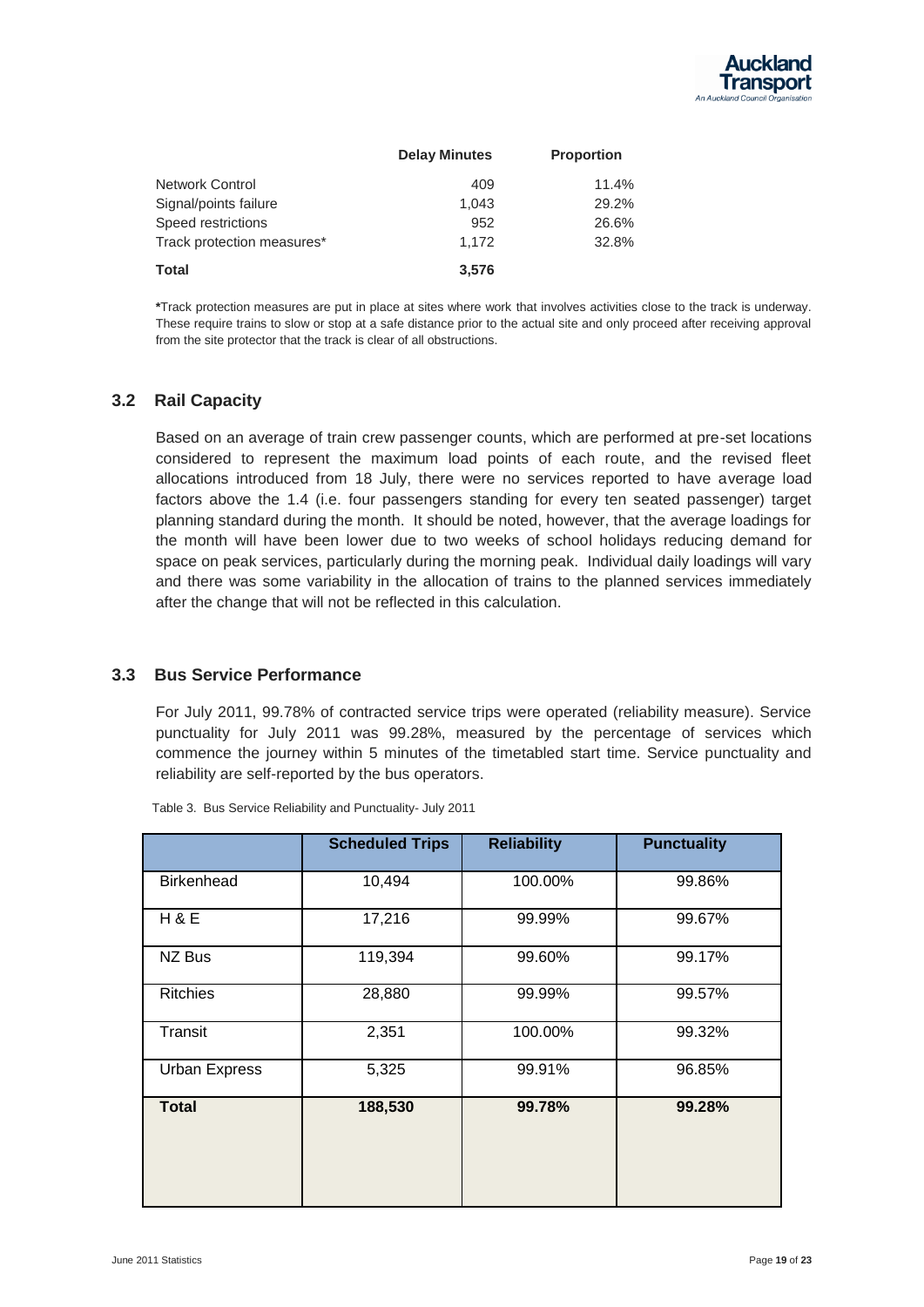

#### **3.4 Ferry Service Performance**

For July 2011, 100% of ferry service trips were operated (reliability measure). Service punctuality for July 2011 was 99.80% of services operated, measured by the percentage of services which commence the journey within 5 minutes of the timetabled start time. Service punctuality and reliability is self-reported by the ferry operators.

|                     | <b>Scheduled Trips</b> | <b>Reliability</b> | <b>Punctuality</b> |
|---------------------|------------------------|--------------------|--------------------|
| <b>Bayswater</b>    | 952                    | 100.00%            | 100.00%            |
| Half Moon Bay       | 562                    | 100.00%            | 100.00%            |
| <b>Birkenhead</b>   | 1,026                  | 100.00%            | 100.00%            |
| <b>Gulf Harbour</b> | 84                     | 100.00%            | 100.00%            |
| West Harbour        | 294                    | 100.00%            | 98.30%             |
| <b>Pine Harbour</b> | 273                    | 100.00%            | 100.00%            |
| <b>Total</b>        | 3,191                  | 100.00%            | 99.80%             |

Table 4. Ferry Service Reliability and Punctuality- July 2011

## <span id="page-19-0"></span>**4. SPECIAL EVENT PUBLIC TRANSPORT SERVICES**

36 events were held in July 2011 and 11 had an impact on public transport either with road closures and/or route diversions or had additional special event services provided for the event over-and-above the scheduled public transport service timetables. The major events where significant special event public transport services were patronised are listed below.

#### **ITM Cup Auckland vs. Canterbury, Eden Park: Sunday 17th July**

Match travel ticketing in place for Rail Network and Northern Express Buses. Attendance: 8,651. Rail Replacement Buses were operational direct into the Eden Park Transport Mall for this event as there was a full block of lines in place.

|              | <b>INBOUND</b>       |              | <b>OUTBOUND</b>      | <b>AVERAGE %</b> |                   |
|--------------|----------------------|--------------|----------------------|------------------|-------------------|
|              | <b>Special Event</b> | % Gate       | <b>Special Event</b> | % Gate           | <b>GATE MOVED</b> |
|              | <b>Passengers</b>    | <b>Moved</b> | <b>Passengers</b>    | <b>Moved</b>     |                   |
| <b>TOTAL</b> | 898                  | 10.38%       | 1138                 | 13.15%           | 11.76%            |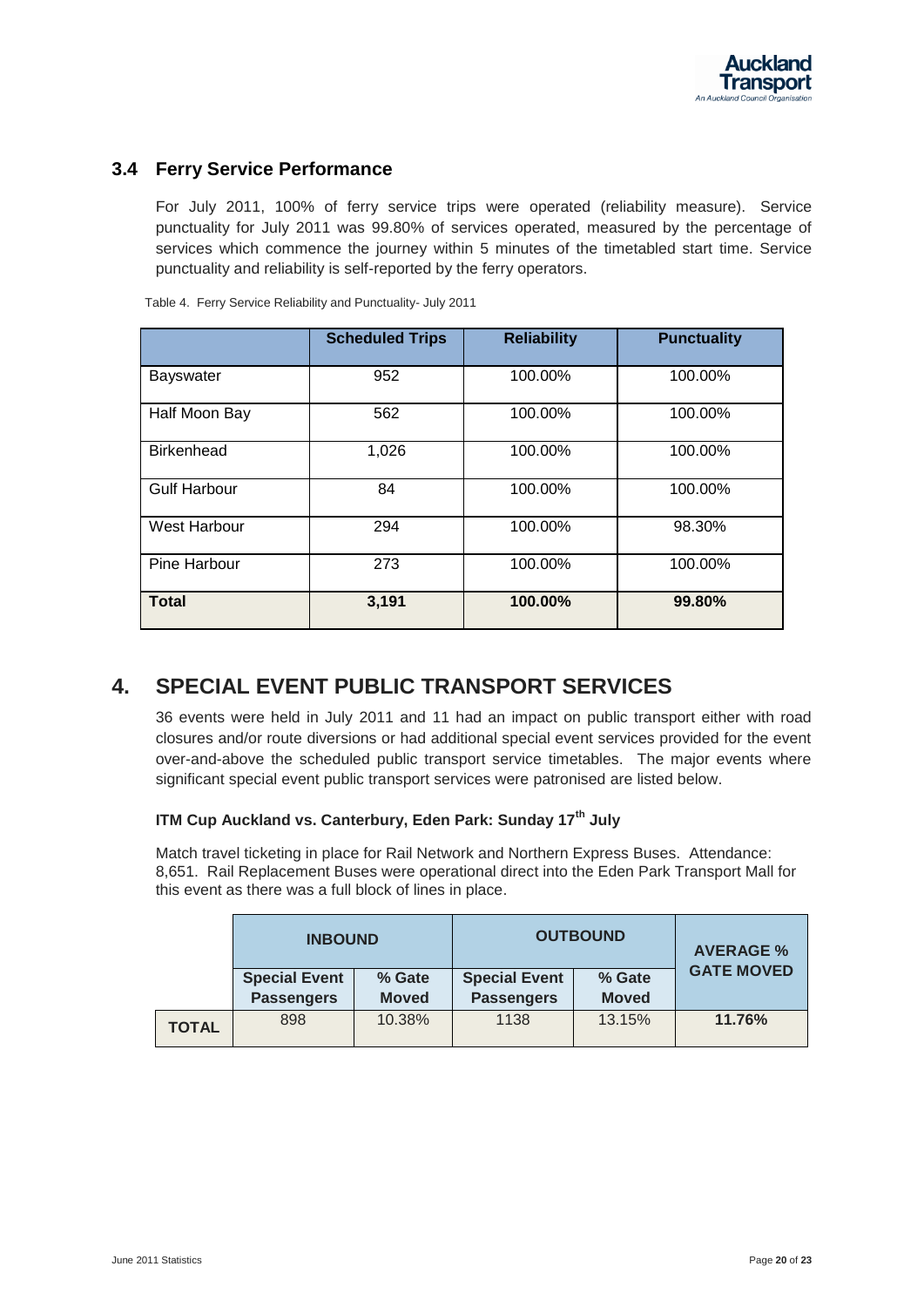#### **ITM Cup Auckland vs. Otago, Eden Park: Wednesday 20th July**

Match travel ticketing in place for Rail Network and Northern Express Buses. Attendance: 4,618. \*Northern Express bus patronage is till outstanding. This is expected to be low.

|              | <b>INBOUND</b>       |              | <b>OUTBOUND</b>      | <b>AVERAGE %</b> |                   |
|--------------|----------------------|--------------|----------------------|------------------|-------------------|
|              | <b>Special Event</b> | % Gate       | <b>Special Event</b> | % Gate           | <b>GATE MOVED</b> |
|              | <b>Passengers</b>    | <b>Moved</b> | <b>Passengers</b>    | <b>Moved</b>     |                   |
| <b>TOTAL</b> | 385                  | 8.34%        | 369                  | 7.99%            | 8.16%             |

## <span id="page-20-0"></span>**5. REGISTERED SERVICE NOTIFICATIONS UNDER THE PUBLIC TRANSPORT MANAGEMENT ACT 2008**

Under the Public Transport Management Act 2008, the following applications for registered services have been approved during July 2011:

- Sealink Travel Group NZ Ltd.: Notification to permanently vary the standard year round timetable. Approved 29-Jul-11.
- Sealink Travel Group NZ Ltd.: Notification to vary the standard timetable for Auckland Anniversary Day only. Approved 29-Jul-11.

## <span id="page-20-1"></span>**6. PUBLIC TRANSPORT SERVICE DEVELOPMENT PROJECTS**

#### **6.1 Projects Implemented**

- Increased rail service capacity and introduction of 5-car trains on the Southern and Eastern Lines.
- Hop service centre at Britomart.

#### **6.2 Projects in Planning**

- LINK and Western Bays bus route changes to be implemented  $21<sup>st</sup>$  August final preparations for implementation of new City LINK, Inner LINK, Outer LINK and Western Bays services completed.
- A-Pass integrated public transport day ticket for use during RWC 2011, to be available from 1 September.
- Service review underway in preparation for public consultation for Hibiscus Coast and Great South Road.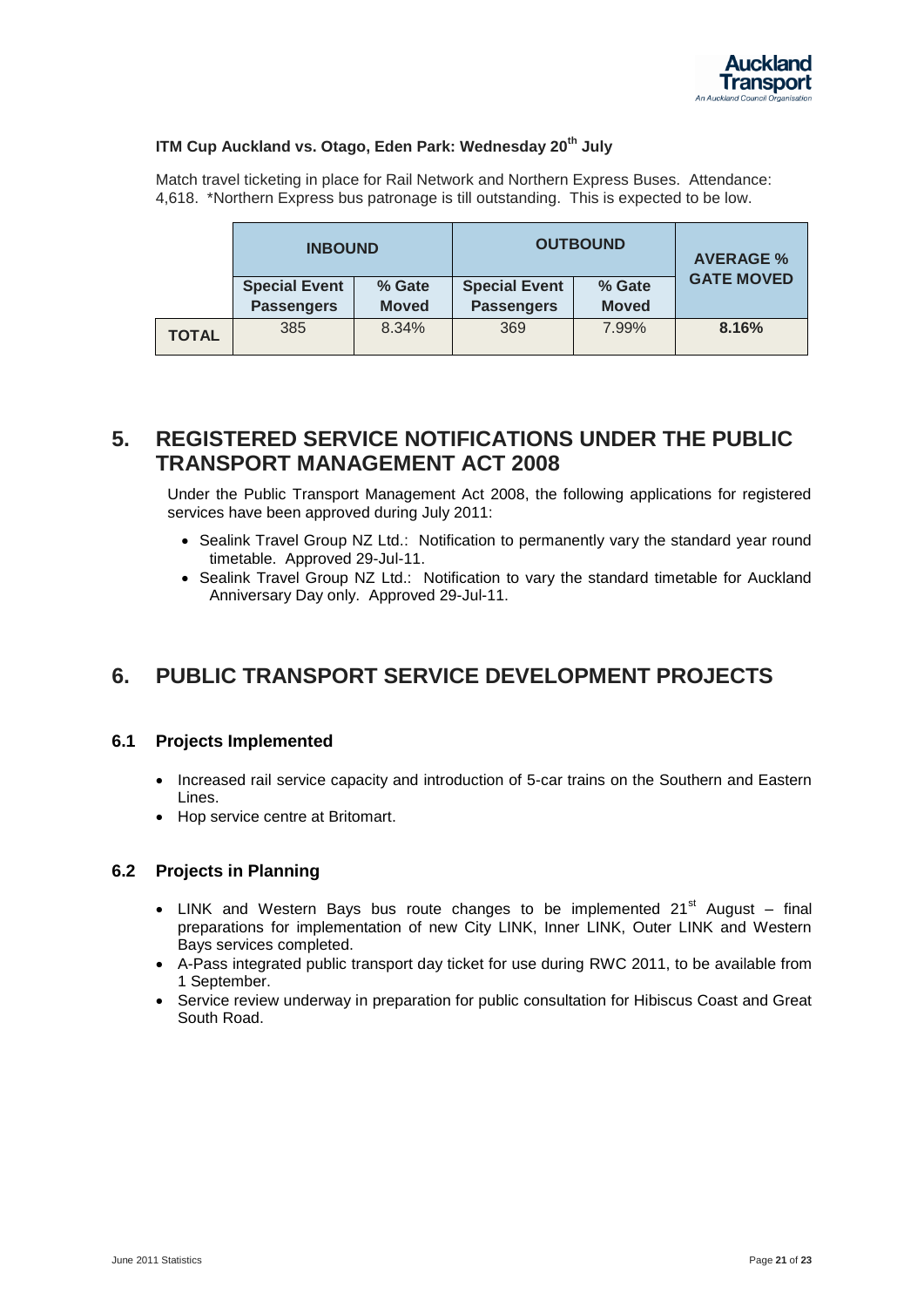

## <span id="page-21-0"></span>**7. PUBLIC TRANSPORT PROMOTIONAL ACTIVITIES**

#### **7.1 Promotional activities undertaken during July 2011**

- The "grow HOP" phase of the HOP integrated ticketing campaign continued as primary focus in market.
- OnBoard information newsletter has been re-developed to include a wider focus including bus and ferry.
- Campaigns and material for the Rugby World Cup A PASS integrated ticket and the new LINK bus services for implementation during August and September has been completed.

## **8. PUBLIC TRANSPORT CUSTOMER SERVICE CHANNELS**

#### **8.1 Britomart Walk-In-Centre**

For the month of July there were 14,304 visits (21.9% increase compared to information kiosks at Britomart in July 2010). Extended opening hours (to 23h30) for Eden Park game nights were implemented.

The provision of a HOP Service Centre is now provided at Britomart through the  $4<sup>th</sup>$  ticket window booth in a shared arrangement with Veolia who manage the ticket sales, alongside the Walk-In-Centre.

#### **8.2 MAXX Public Transport Call Centre**

For July 2011, call volume was 46,214 (-5.71% compared to July 2010). 82.56% of calls were answered within the service standard of 20 seconds. The volume of customers interacting through this channel continue to reduce while other electronic channels continue to increase (see web stats below).

For HOP ticketing the team received 5,027 calls during the month and were answered in 87.74% grade of service standard of 20 seconds. In addition to this the MAXX call centre team took 367 HOP calls.

There are now 76,748 HOP cards in market that have been used at least once. Of these, 41,558 are registered which is a 54% registration rate. This is a very high number and customers are following published recommendations. Focus of attention this month has been to notify tertiary and accessible card holders that cards require renewal for concession fares. New processes have been put in place.